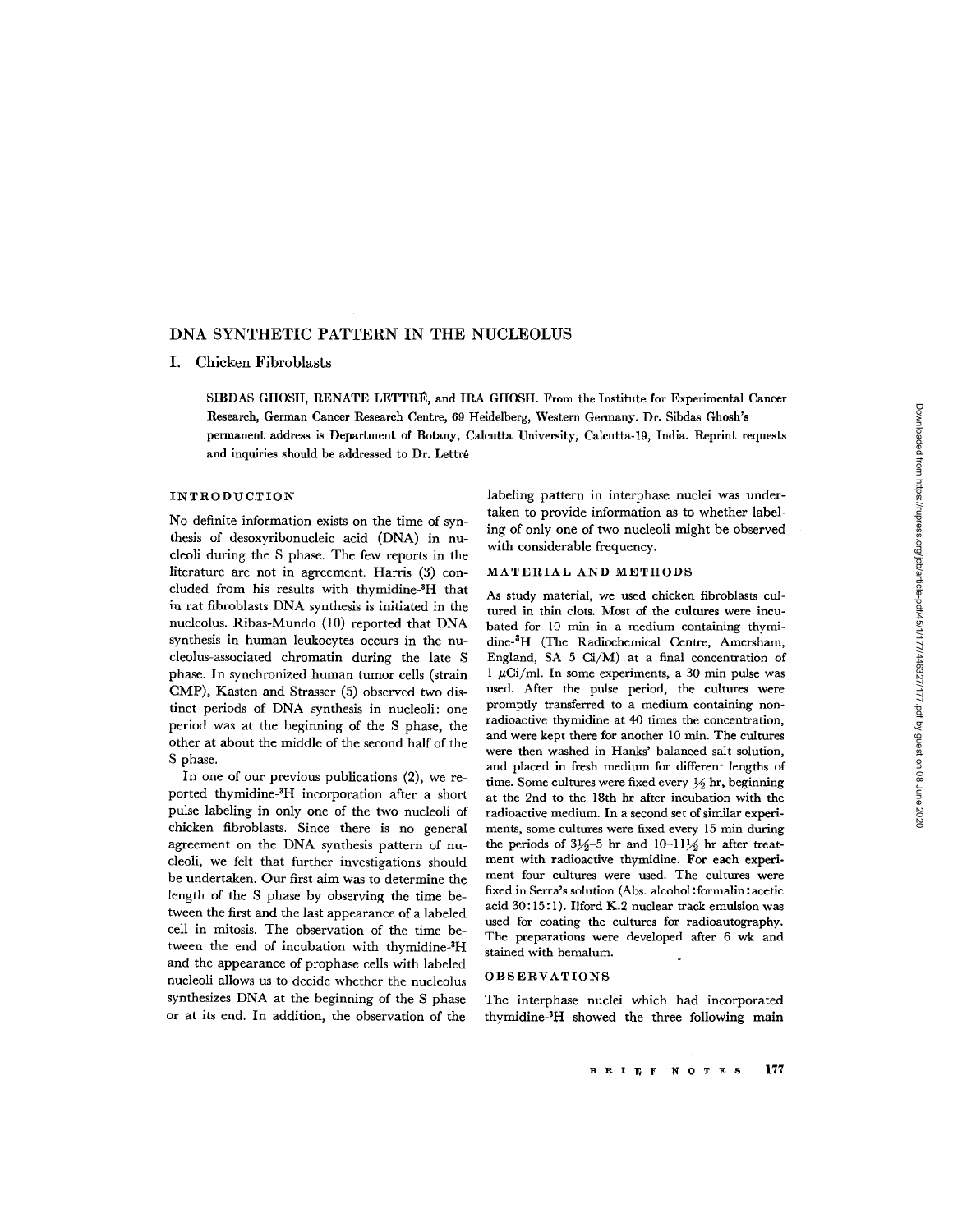

FIGURE 1 Labeling exclusively over the extranucleolar chromatin.

FIGURE 2 Labeling over both nucleoli and extranucleolar chromatin; only one of two nucleoli is labeled. FIGURE 3 Only one of two nucleoli is labeled. No labeling in extranucleolar chromatin.

FIGURE 4 In rare cases both nucleoli are labeled, whereas extranucleolar chromatin is unlabeled.

patterns of labeling (observations on 188 cultures). Pattern  $1$ : most of these nuclei had their labeling exclusively over the extranucleolar chromatin (Fig. 1). Pattern 2: a low percentage of these nuclei exhibited labeling over both extra- and intranucleolar chromatin. In nuclei with two nucleoli, only one nucleolus was labeled (Fig. 2). Pattern 3: labeling here was confined mainly or exclusively to the nucleolus (in 1,000 cells in which counts were made pattern 3 was found in about  $4\%$  of labeled cells). Again, most of the nuclei revealed labeling in only one nucleolus if two were present (Fig. 3). In rare cases, however, labeling over both nucleoli was observed (Fig. 4).

The first labeled mitosis was detected  $3\frac{1}{2}$  hr after incubation with radioactive thymidine. The percentage of labeled mitotic cells in relation to the total number of cells in mitosis increased steadily up to 6 hr, when it reached  $90\%$ , and remained more or less constant for  $4\frac{1}{2}$  more hours.



FIGURE 5  $a, b$  Cell in prophase (first wave); labeling over only one of two nucleoli. a, Silver grains focused. b, Cell focused.



FIGURE 6  $a, b$  Cell in prophase (second wave); only one of two nucleoli is labeled. a, Silver grains focused. b, Cell focused.

Thereafter, the percentage decreased. After  $14\frac{1}{2}$ hr, only  $10\%$  of the cells in mitosis were labeled. In the subsequent period, a slight increase occurred. For details, see Fig. 7 (about 100 mitotic cells were examined for each evaluation).

Some prophase cells with one labeled nucleolus became evident at  $4:15$  and  $4:30$  hr (Fig. 5 a,  $b$ ). At 5:00 and 5:30 hr, only a few cells in prophase with labeled nucleoli appeared. In some of these prophase cells, extranucleolar chromatin was also labeled. From the 6th to the 10th hr, the prophase cells were devoid of nucleolar labeling. At 10:15 hr, however, a second wave of prophase cells with one labeled nucleolus could be seen. Such cells could be observed usually up to only 10:30 hr (Fig.  $6a, b$ ). In one or two instances, however, prophase cells with labeled nucleoli were found at  $11:30$  hr, but they were completely absent in the subsequent hours.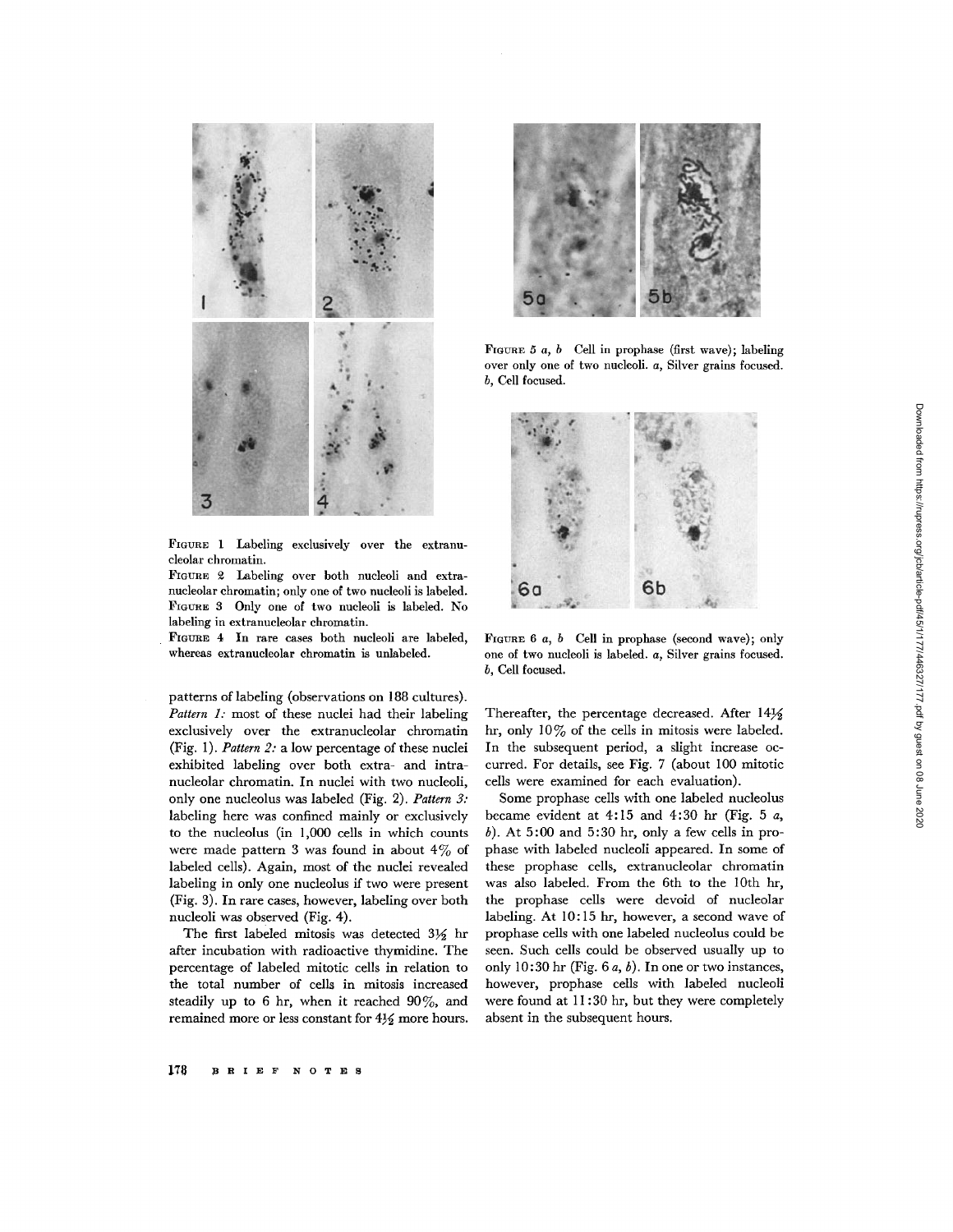## DISCUSSION

In different cell types investigated so far, redundancy of the information for ribosomal RNA has been established (12, 16). In some organisms, e.g. Xenopus and Drosophila, containing 1,600 and 130 cistrons, respectively, per genome, mutation experiments gave evidence that all cistrons are accumulated on one chromosome of the genome  $(13, 16)$ . In other organisms, e.g. rat  $(8)$ , man, and Chinese hamster (see 4, 14), cistrons coding for rRNA are found to be located on several chromosomes. Our investigations presented here were performed on chicken cells, in which the information for the production of rRNA has also been reported to be localized on one chromosome of the genome (17) . This statement is in agreement with our own observations which speak in favor of the assumption that one of the macrochromosomes carries the information for rRNA which, according to Ritossa et al.  $(12)$ , consists of  $100$ cistrons per genome.

The location of cistrons, coding for rRNA on one site of only one chromosome of the genome, facilitates the interpretation of asynchrony of the labeling of rDNA: when we observe two nucleoli in a diploid chicken cell, we can feel sure that in each nucleolus only one nucleolus-producing region is present; when we find only one nucleolus in a diploid cell, a fusion of both nucleoli must have taken place and there must be two producing regions, as shown by Weissenfels (17). Labeling over such a nucleolus does not permit us to determine whether DNA synthesis has taken place in only one nucleolus-organizing region or both. It should be mentioned that the photographs presented in the three papers cited (3, 5, 10) showed labeling mostly over two nucleoli of a

cell. The cells used for these experiments  $(3, 5, 5)$ 10), have a large number of chromosomes which have nucleolus-organizing regions. However, cells with a large number of nucleolus-organizing sites may not always show corresponding numbers of nucleoli. The mechanism by which the reduction of the number of nucleoli seems to be most frequently effected, is the fusion of nucleoli. This can easily be observed in living cells, as well as the "division" of a big nucleolus into smaller ones. Another interpretation of the possible mechanism of the reduction of the number of the nucleoli will be discussed later. In agreement with the observations of the previously mentioned authors (3, 5, 10), the labeling pattern of the interphase nuclei of chicken cells indicates that DNA synthesis in the nucleolus takes place at a different time from that in the extranucleolar chromatin. Since about  $4\%$  of all labeled cells show labeling exclusively or mainly over the nucleolus, it may be assumed that DNA synthesis in the nucleolus proceeds only for a period covering not more than  $4\%$  of the total length of the S phase.

From the results plotted in Fig. 7, it may be concluded that in cultures of chicken fibroblast cells about  $90\%$  of the cells have an S phase of approximately 11 hr and a  $G_2$  phase of  $3\frac{1}{2}$  hr. The results of Firket and Verley (1), reporting, for the same material, a  $G_2$  phase of about 4 hr, are in good agreement with our data . The second peak in the curve of Fig. 7 indicates that about  $10\%$  of the cells differ in the duration of their cell cycle from the majority of the cells . Further investigations will be needed to clarify whether the longer cell cycle might be related to a certain percentage of tetraploid cells.



FIGURE 7 Diagram: percentage of labeled mitotic cells plotted against time after incubation.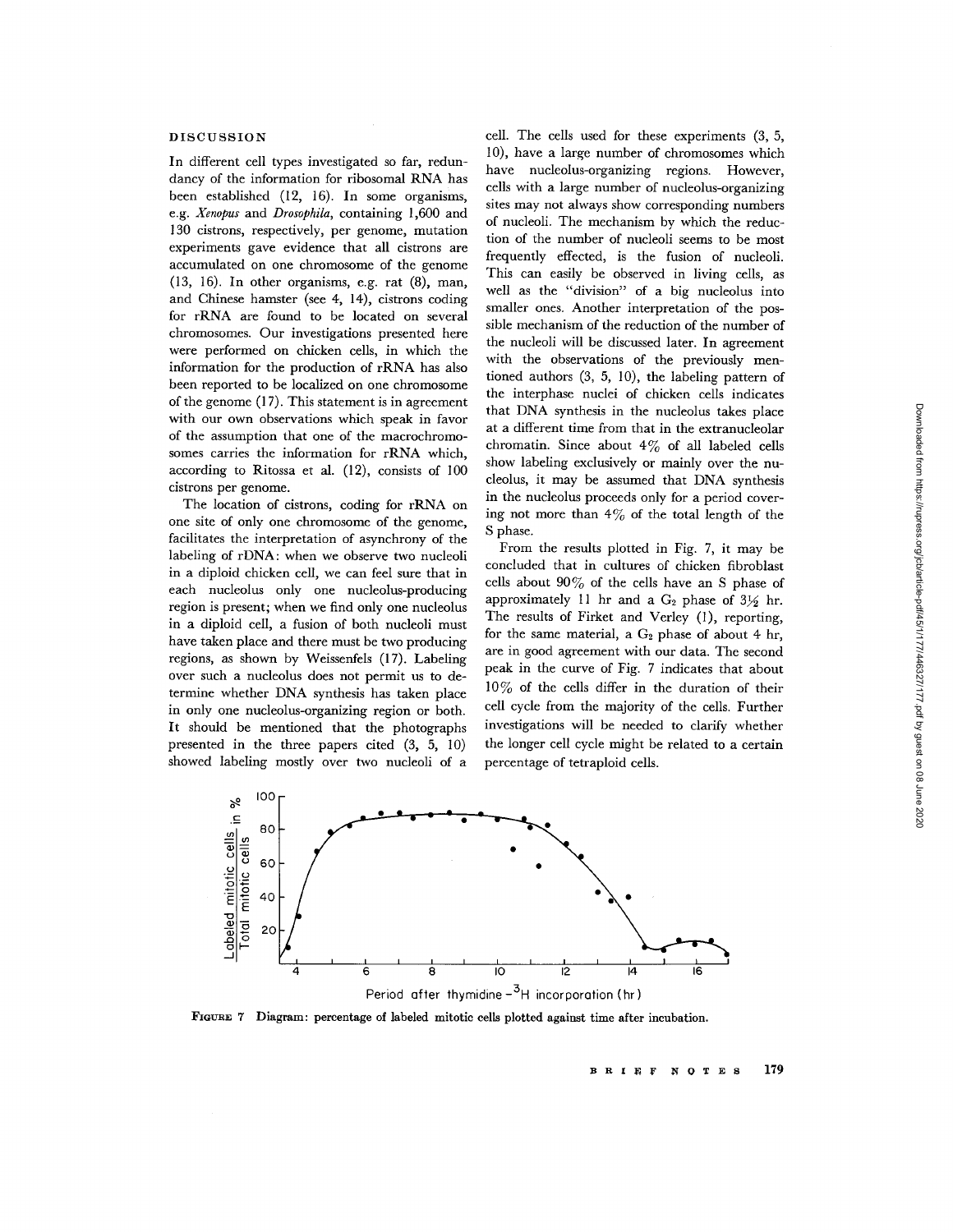Prophase cells with labeled nucleoli appeared twice (at 4:15 and 5:00 hr and 10:15 and 10:30 hr) during the 11 hr period after incorporation of radioactive thymidine, ranging from 3 :30 to 14 :30 hr . As this 11 hr period corresponds to the S phase in the cell cycle, it can be concluded that DNA synthesis in the nucleoli takes place twice in the S phase: once at about the 4th hr and later at about the 10th hr. Kasten and Strasser (5) also reported that DNA synthesis in the nucleolus occurs at two different periods in the S phase of synchronized human tumor cells, strain CMP. These authors believe that the early replicating "intranucleolar" chromatin corresponds to the nucleolar DNA, which acts as a template for rRNA, since during the first period of nucleolar DNA synthesis they observed a complete cessation of rRNA synthesis and a strong repression of all RNA synthesis. The authors are inclined to regard the late-replicating chromatin fraction  $(5, p. 139)$  "as genetically inactive or repressed (heterochromatin) and to be derived from the nucleolar organizer, since there are no significant RNA renewal changes in the nucleolus during its period of replication." (It should perhaps be mentioned that the term "nucleolar organizer" in the classical terminology means a heterochromatic knob, adjacent to the nucleolus (see reference  $15$ , p.  $133$ ; for the modern use of the term, see National Cancer Institute Monograph, 1966, Vol. 23, pp . 145, 183, 446) . Inactivity of part of the genes which carry the information for rRNA has often been discussed, both on the biochemical and morphological levels, by several authors (5, 7, 9, 11). It seems possible that a temporary repression (heterochromatization), i.e. shifts from the euchromatic state to the heterochromatic and vice versa, might serve as a regulatory system to accommodate the redundant rDNA to the needed production . The late replication of the second DNA fraction would correspond to the characteristic duplication pattern of heterochromatin, as was first described by Lima de Faria and Reitalu (6), who compared the euchromatic and heterochromatic segments of both X-chromosomes .

In our experiments with chicken fibroblasts, we found, in those cells in which labeling was exclusively or mainly confined to the nucleoli, that, in general, only one of the two nucleoli of a cell had incorporated thymidine-<sup>8</sup>H. Such a phenomenon points to asynchrony of DNA synthesis in the two nucleoli. From the results which we obtained, it is tempting to assume that one of the nucleoli synthesizes DNA in the early S phase, whereas the other does so at the end of the S phase. However, the possibility must be kept in mind that both nucleoli synthesize DNA, one after the other, at both times during the S phase. If this were true, then, with a short pulse, labeling ought to be obtained in only one nucleolus of a cell. The fact that, in rare instances, we also observed cells with two labeled nucleoli speaks in favor of this replication pattern; the percentage of cells, however, was very low. In more than 60 preparations which were thoroughly examined, only seven such cells could be found.

With a longer pulse, both nucleoli could be expected to incorporate radioactive thymidine if DNA were replicated in one nucleolus after the other within the pulse period . Our attempt to demonstrate such a phenomenon with a 30-min pulse was unsuccessful: the nuclei were so heavily labeled that it became impossible to localize the label to the nucleoli accurately. Further investigations are necessary to solve the problem.

Received for publication 19 August 1969, and in revised form 17 November 1969.

#### REFERENCES

- 1. FIRKET, H., and W. G. VERLEY. 1958. Autoradiographic visualization of synthesis of deoxyribonucleic acid in tissue culture with tritium labelled thymidine. Nature (London). 181:274.
- 2. GHOSH, S., and R. LETTRÉ. 1969. Demonstration of DNA synthesis in the filamentous structure of nucleolus. Naturwissench. 56:140.
- <sup>3</sup> . HARRIS, H. 1959. The initiation of deoxyribonucleic acid synthesis in the connective tissue cell, with some observations on the function of the nucleolus. Biochem. J. 72:54.
- 4. HENEEN, W. K., and W. W. NICHOLS. 1966. Persistence of nucleoli in short term and long term cultures and in direct bone marrow preparations in mammalian materials. J. Cell Biol. 31 :543 .
- 5. KASTEN, F. H., and F. F. STRASSER. 1966. Nucleic acid synthetic patterns in the synchronized mammalian cells. Nature (London). 211:135.
- 6. LIMA DE FARIA, A., and J. REITALU. 1963. Heterochromatin in human male leukocytes. J. Cell Biol. 16:315.
- 7. McConkey, E. H., and J. W. HOPKINS. 1966. The relationship of the nucleolus to the synthesis of ribosomal RNA in HeLa cells. Proc. Nat. Acad. Sci. U.S.A. 51:1197.